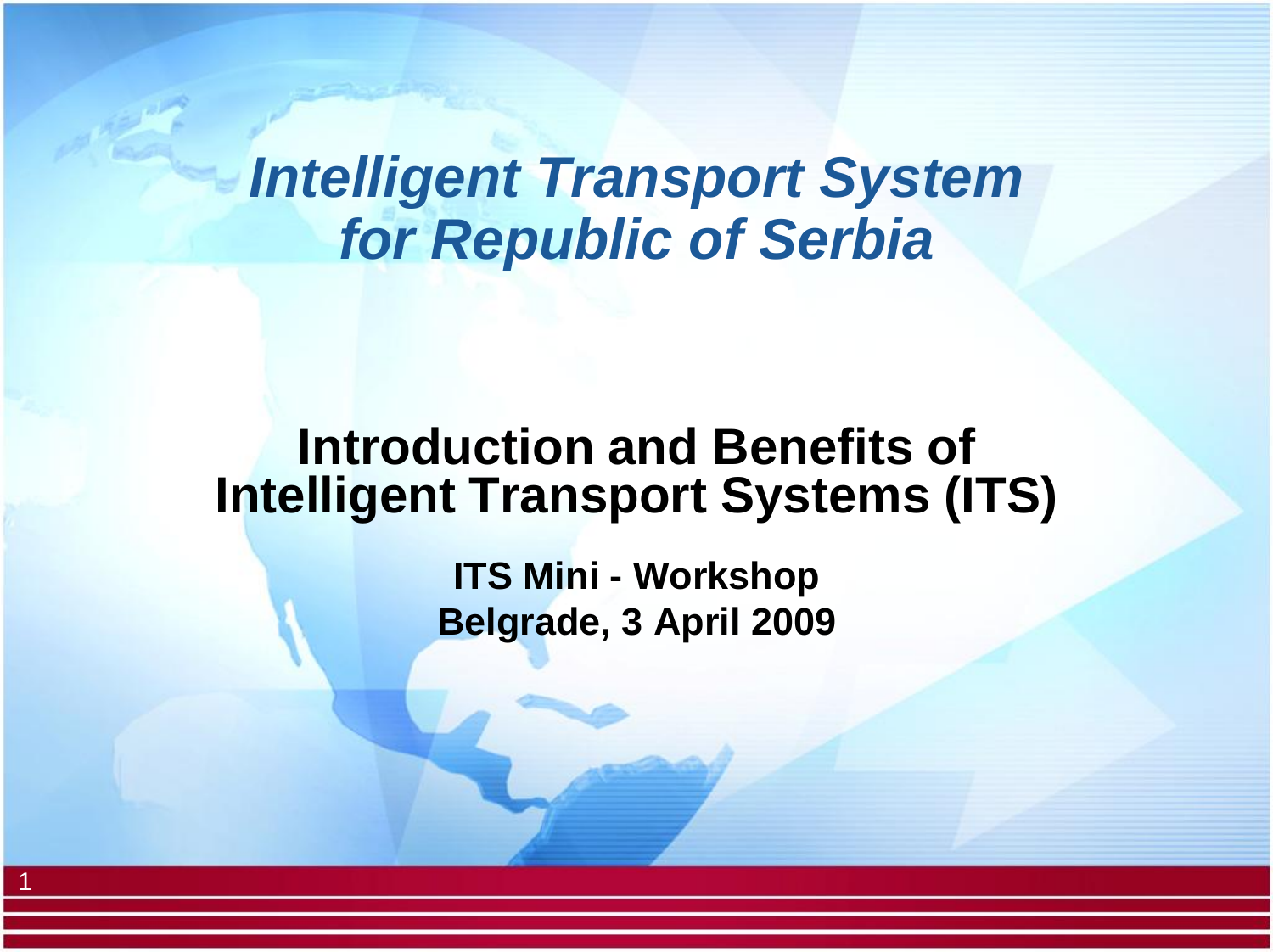### **What is ITS?**

#### ITS can be defined as:

- the application of **advanced technologies** (computers, sensors, control, communications and electronic devices) in **transportation** to save **lives, time, money, energy and the environment**
- A **tool** to help us do our jobs better !
- Not an end in itself !

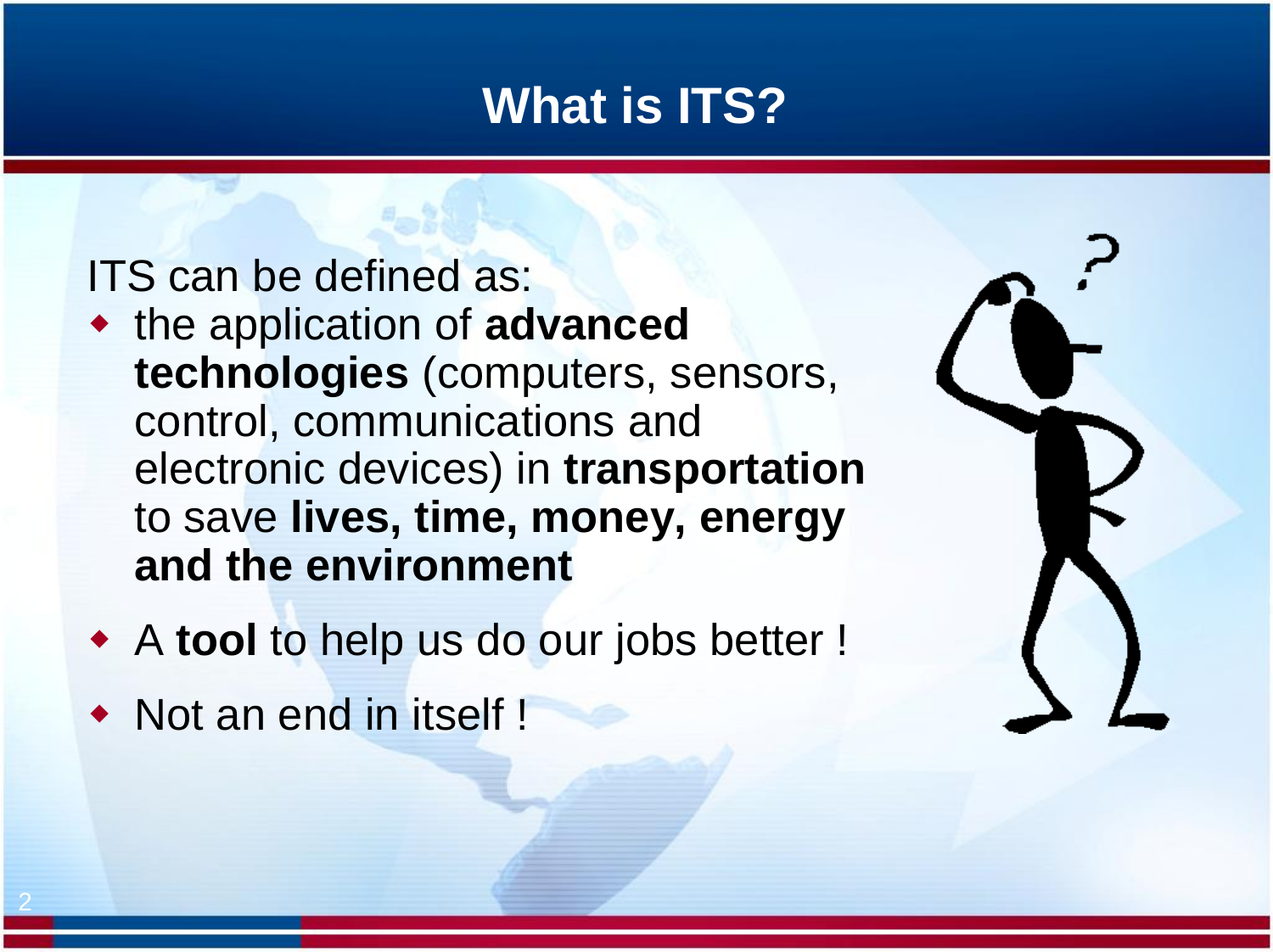### **Why do we need ITS?**

- Improve safety
- Increase operational efficiencies
- Reduce energy and environmental impacts
- Enhance productivity and competitiveness
- Improve collection of data
- Enhance mobility
- Create opportunities for the ITS industry



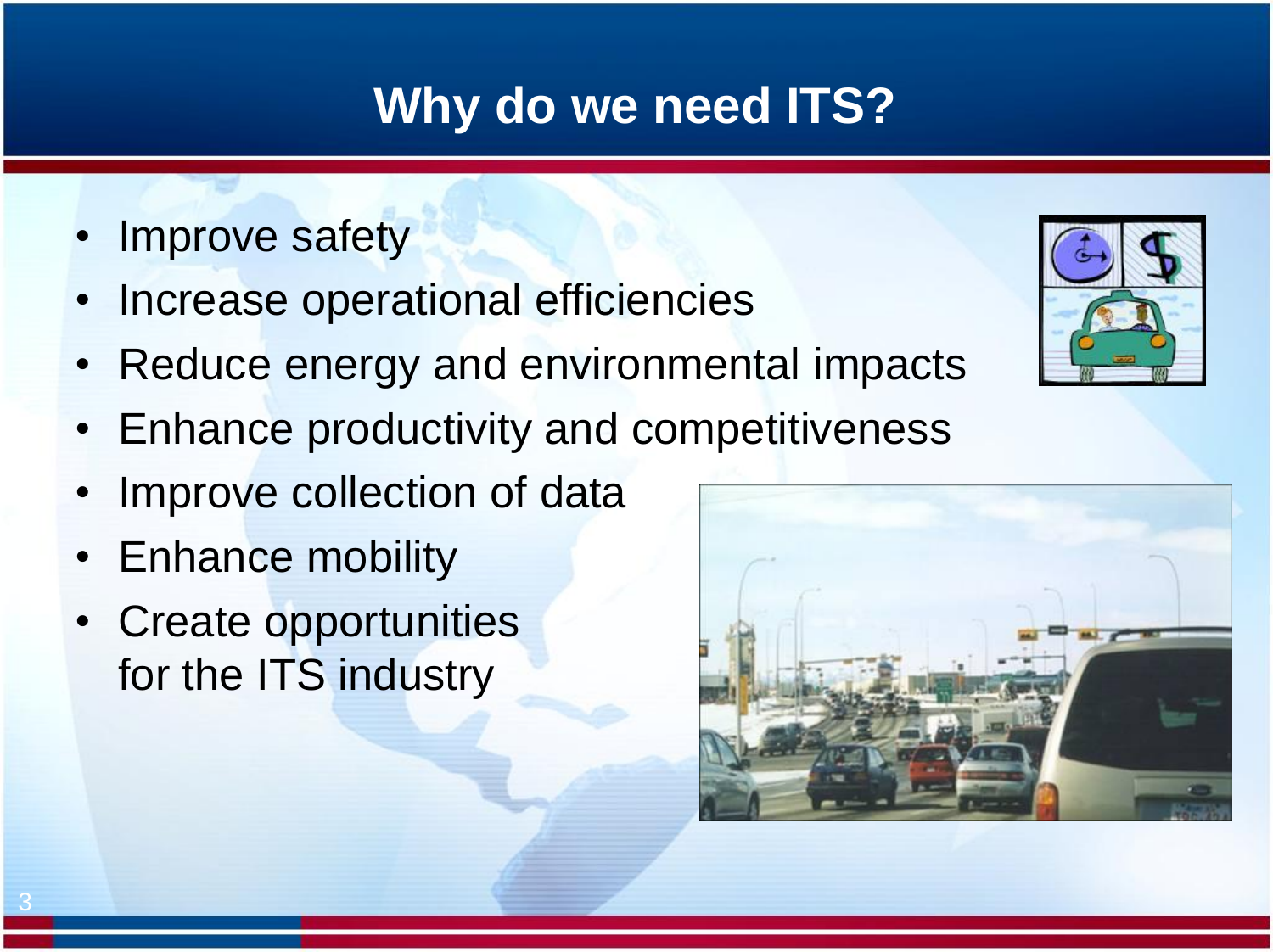### **What can ITS do?**

## **Major Areas of ITS**

- Traffic management
- ◆ Public transport
- **+ Traveller information**
- Electronic payment
- **Road Weather Information**
- Commercial vehicles
- Emergency management
- Vehicle control & safety
- Information Warehousing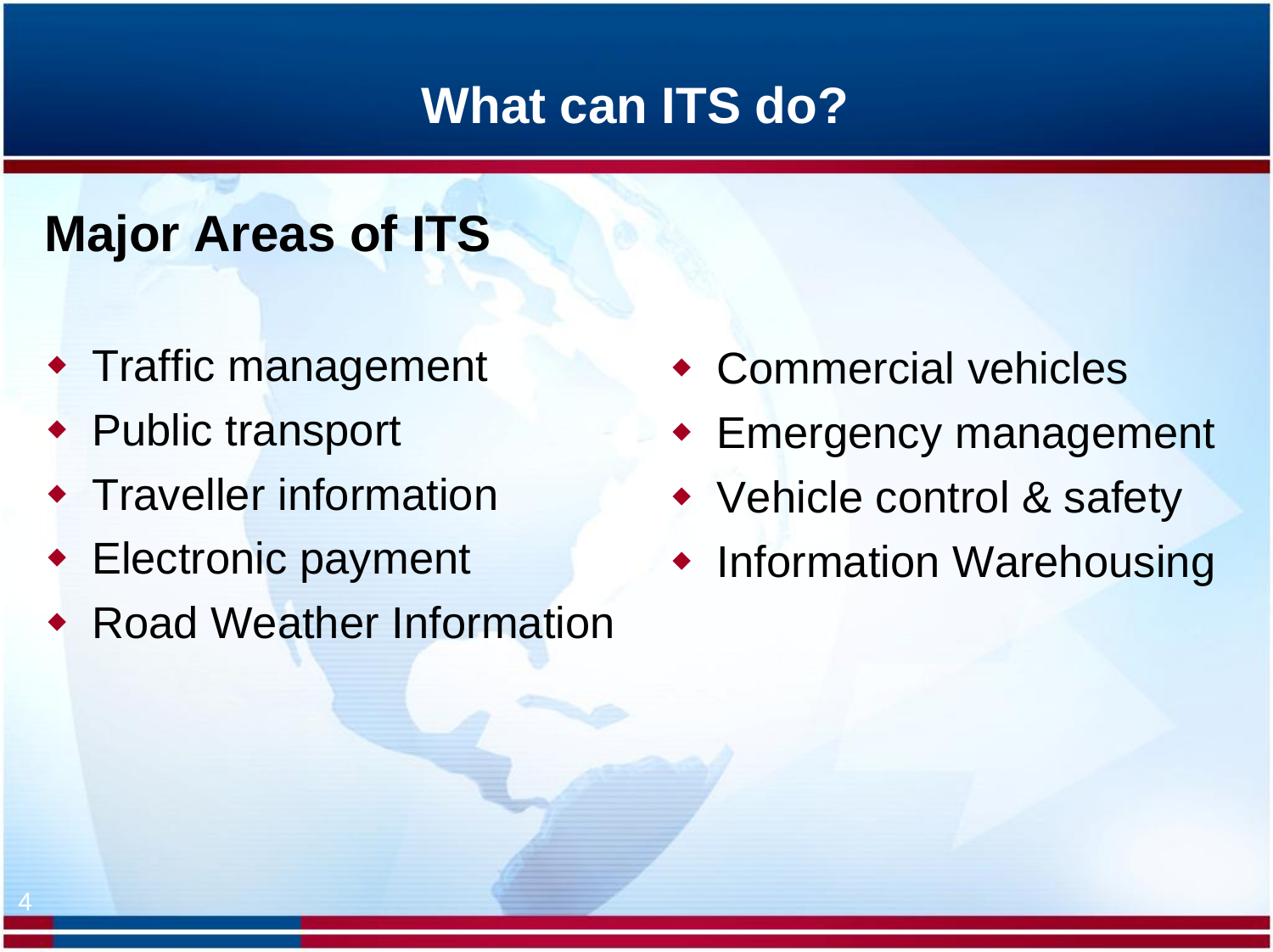### **Traffic Management**

- Traffic Control
- Incident Management
- Travel Demand Management
- Operations & Maintenance
- Environmental Conditions Monitoring
- Automated Dynamic Warning & Enforcement
- Non-Vehicular Road User Safety







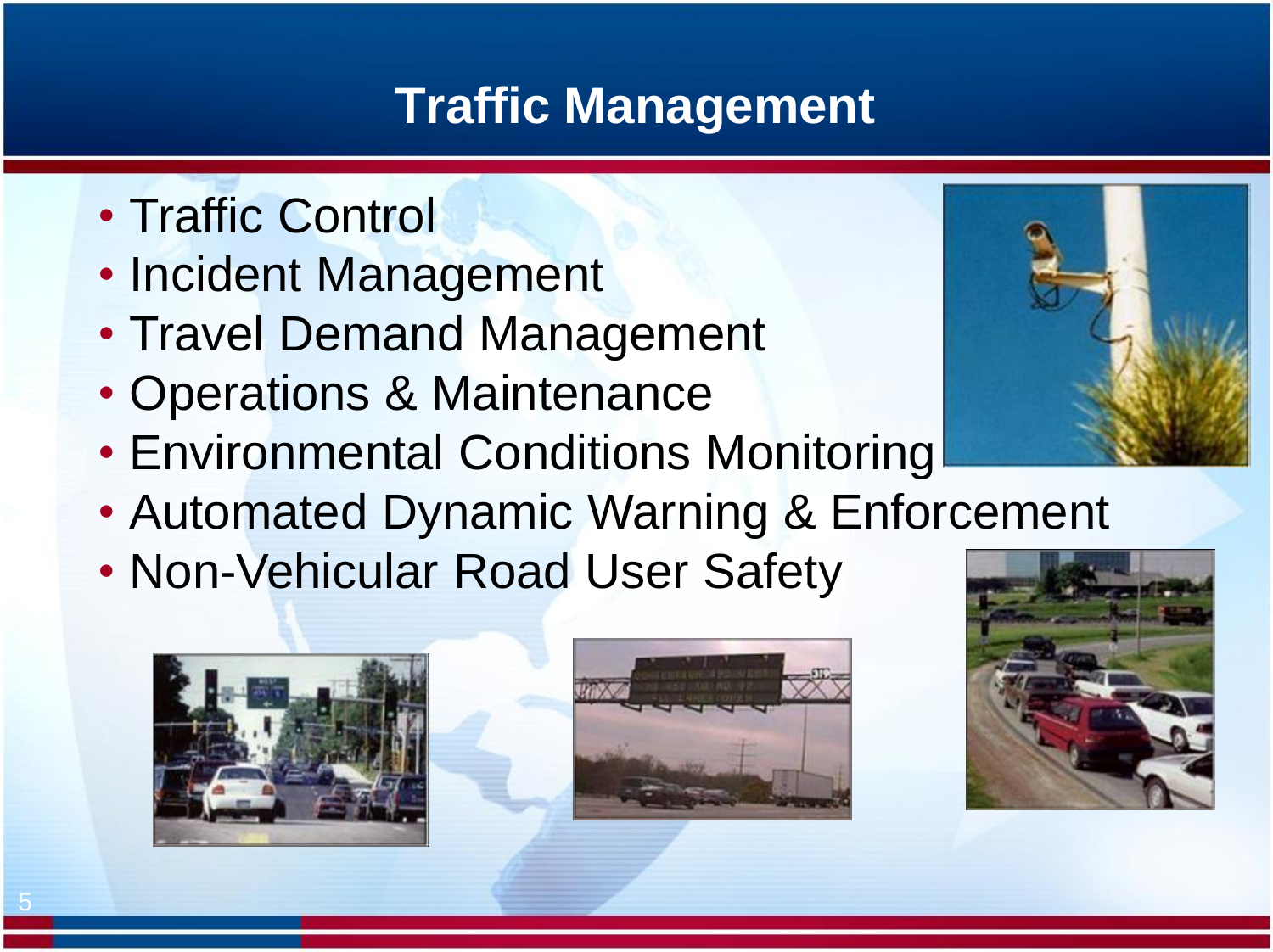### **Benefits of ITS to Users**

- Alleviate Traffic Congestion
- Enhance Productivity and Operational **Efficiency**
- Enable Environmental Monitoring and Protection
- Provide Comfort, Convenience and Security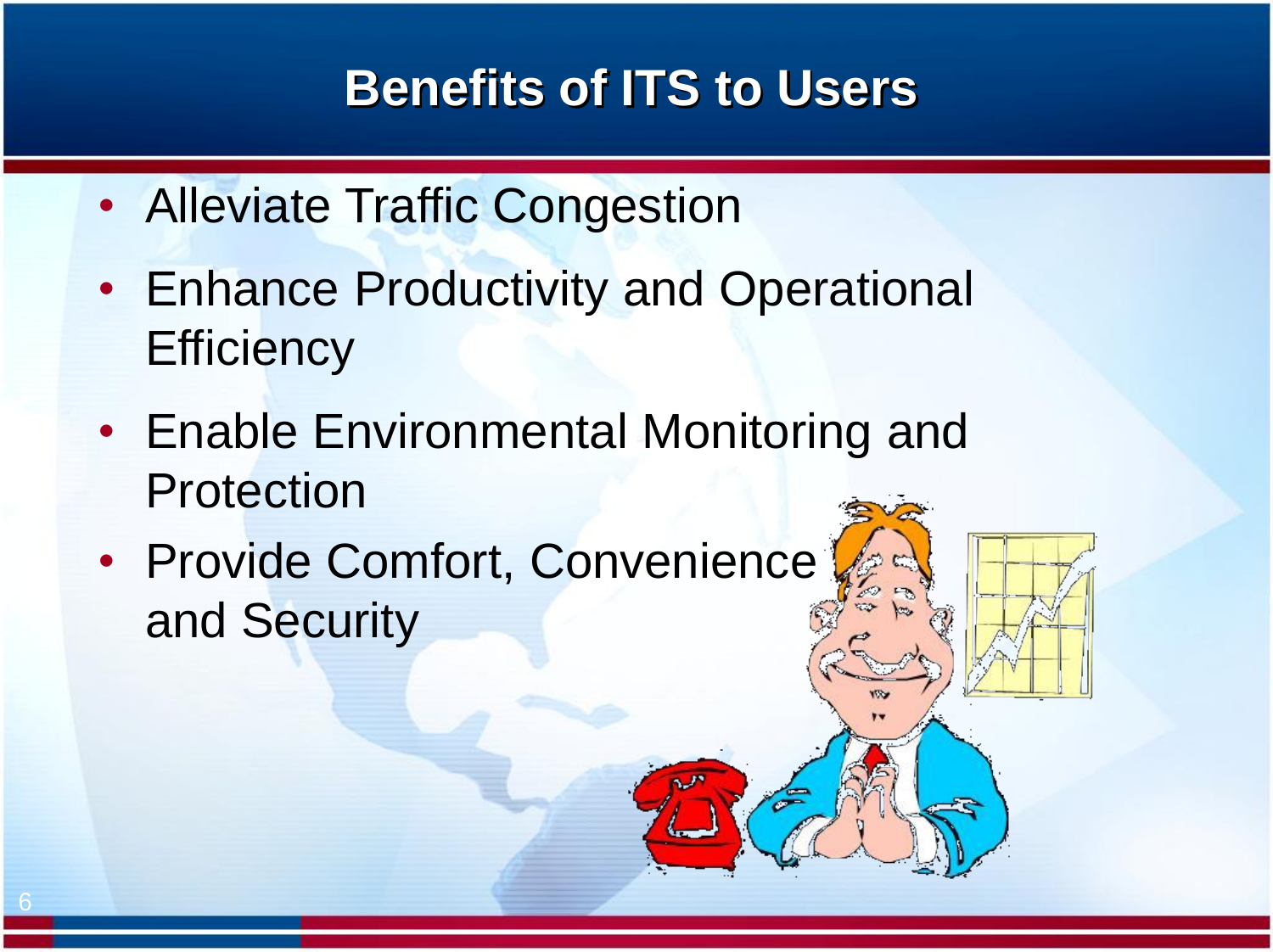### **Who Benefits?**

- The travelling public
- Business / Industry
- Government agencies
- **\* Transport operators**
- The community / environment





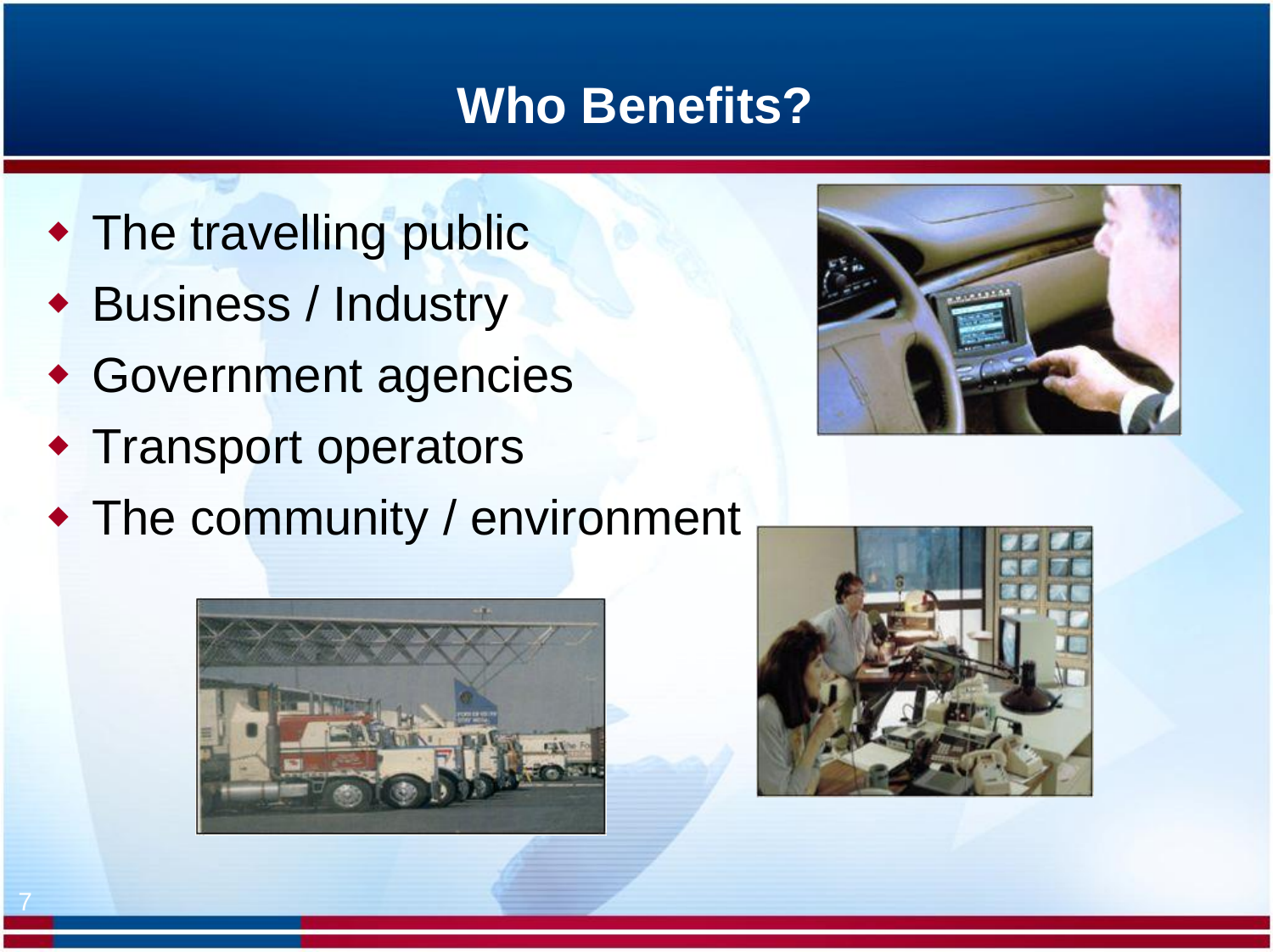### **Traffic Management Systems**

- Significant installed base in North America
	- RESCU / COMPASS, Toronto
	- INFORM, New York
- $\bullet$  Increases in throughput up to 25%
	- Equivalent to adding 1 lane to 4 lane section
- Travel time reductions up to 25%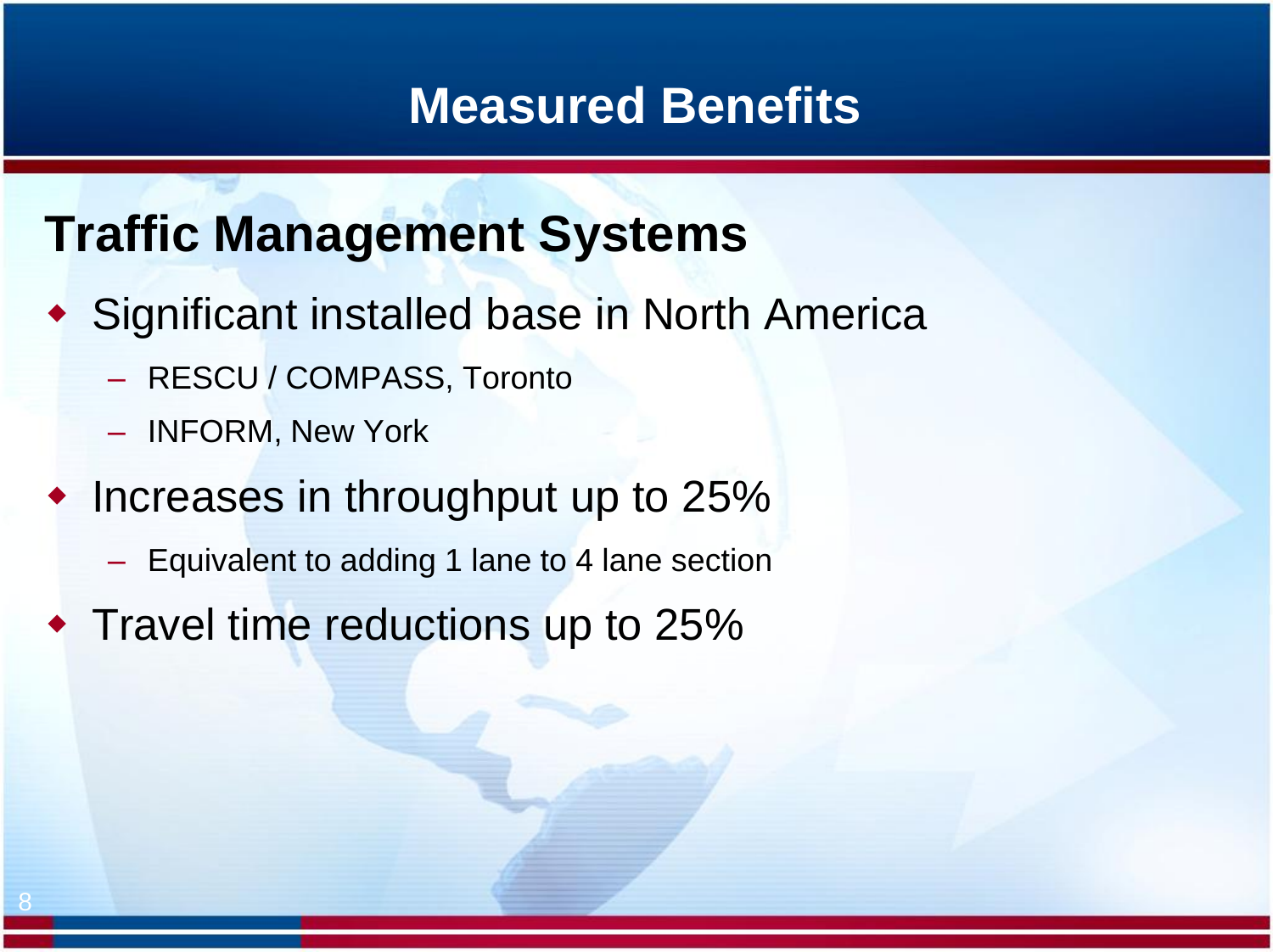- Reduced the duration of incidents from 86 to 30 minutes
- Reduced overall delay by 5.3 million vehiclehours per year and fuel usage by 11.3 million litres per year
- By displaying incident messages when incidents occur, approximately 200 accidents are prevented per year
- Reduced emissions by 3,100 tonnes per year
- Saves commercial vehicle operators \$55 million annually

Toronto's COMPASS Freeway Traffic Management System

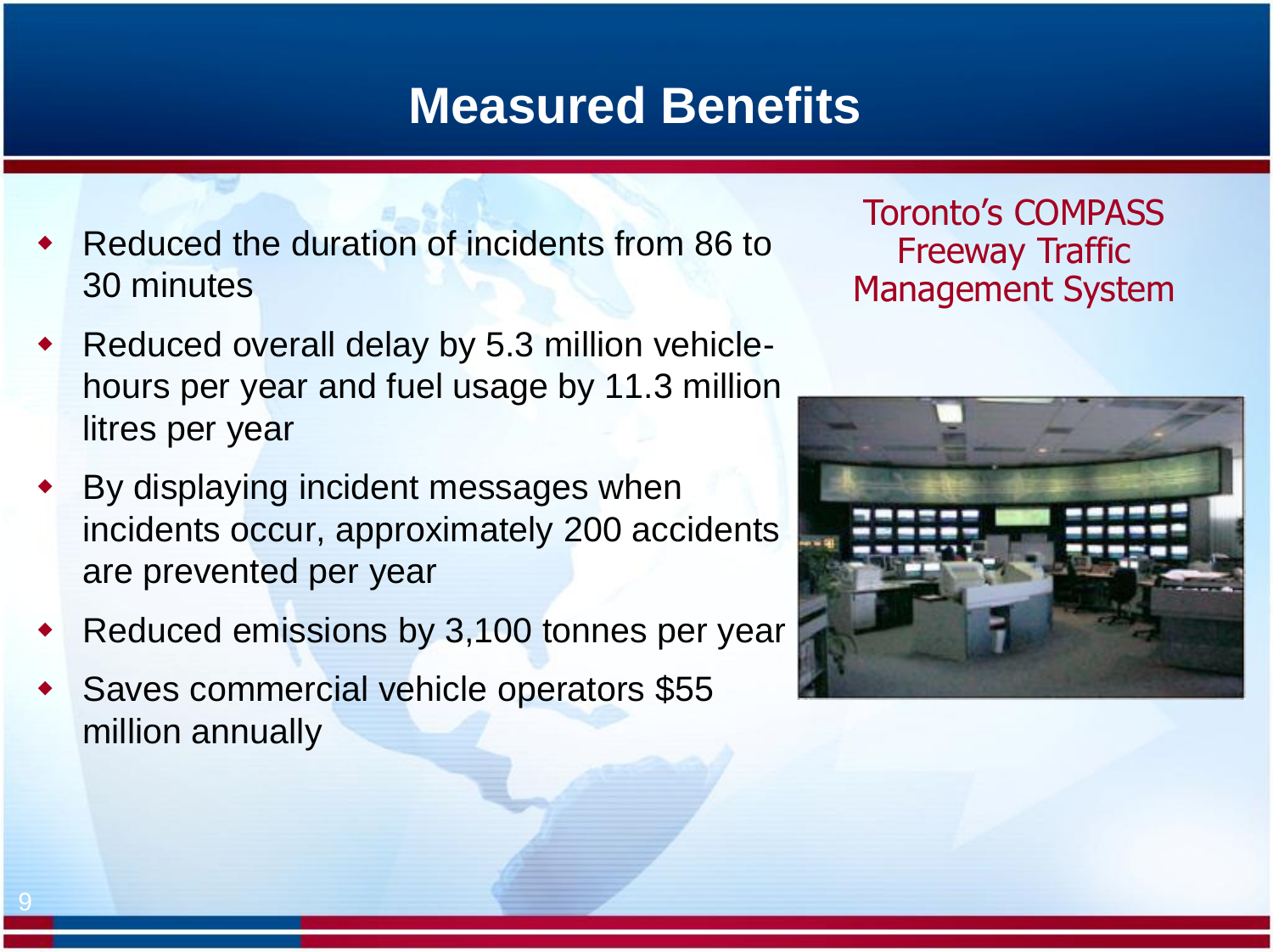#### **Public Transport**

- Kansas City Automated Vehicle Location
	- 12% increase in on-time performance
	- US\$400k annual operating savings

#### **Electronic Payment**

- New York City Transit Electronic Fare Payment
	- Annual revenue increased US\$49M

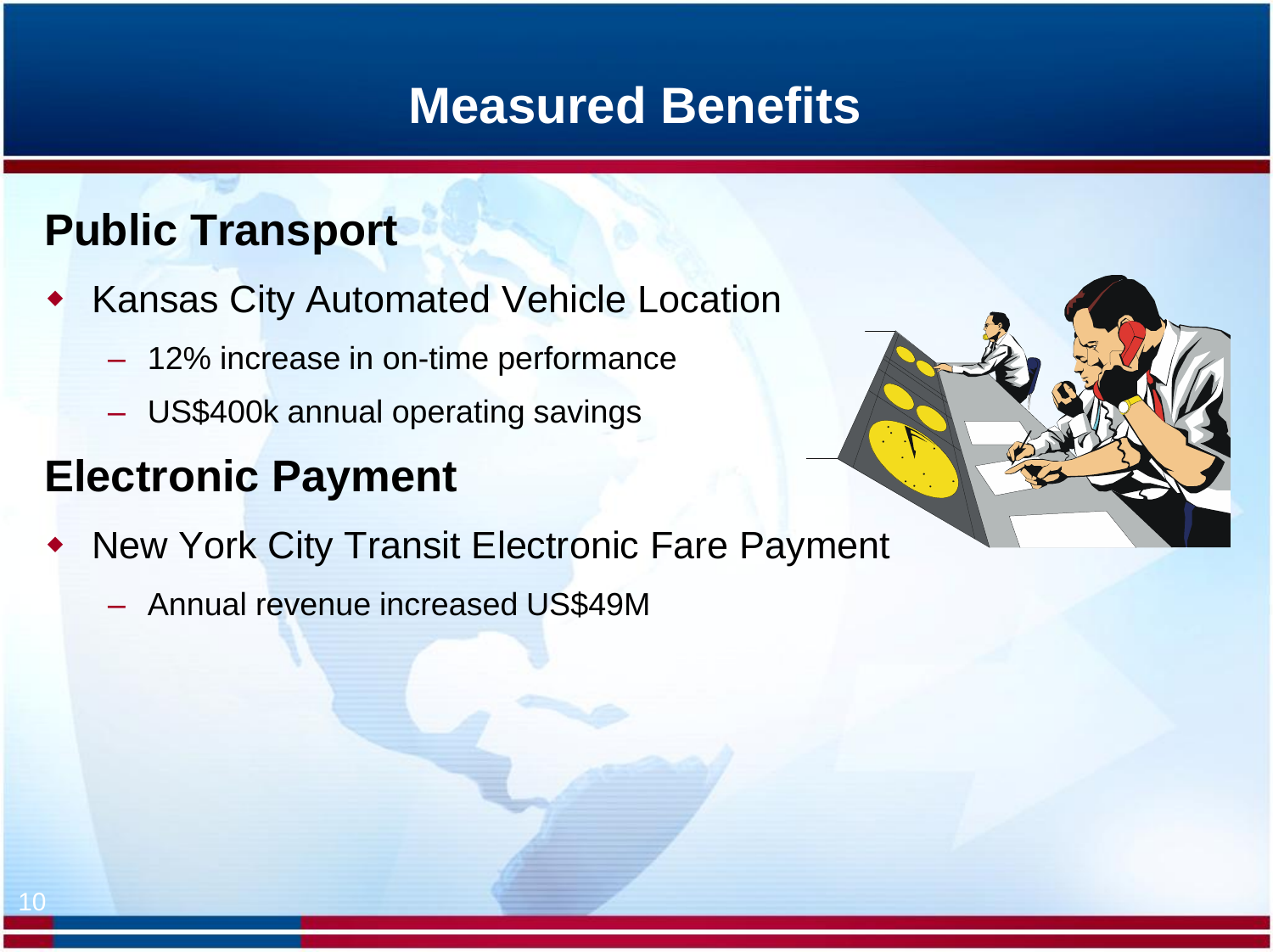#### **Traveller Information**

- **Orlando** 
	- 19% decrease in travel time
	- 12% decrease in fuel consumption & emissions

#### **Commercial Vehicle Operations**

 Oslo Taxi Automated Vehicle Location and **Dispatch** 



– 2-year payback from improved operating efficiency

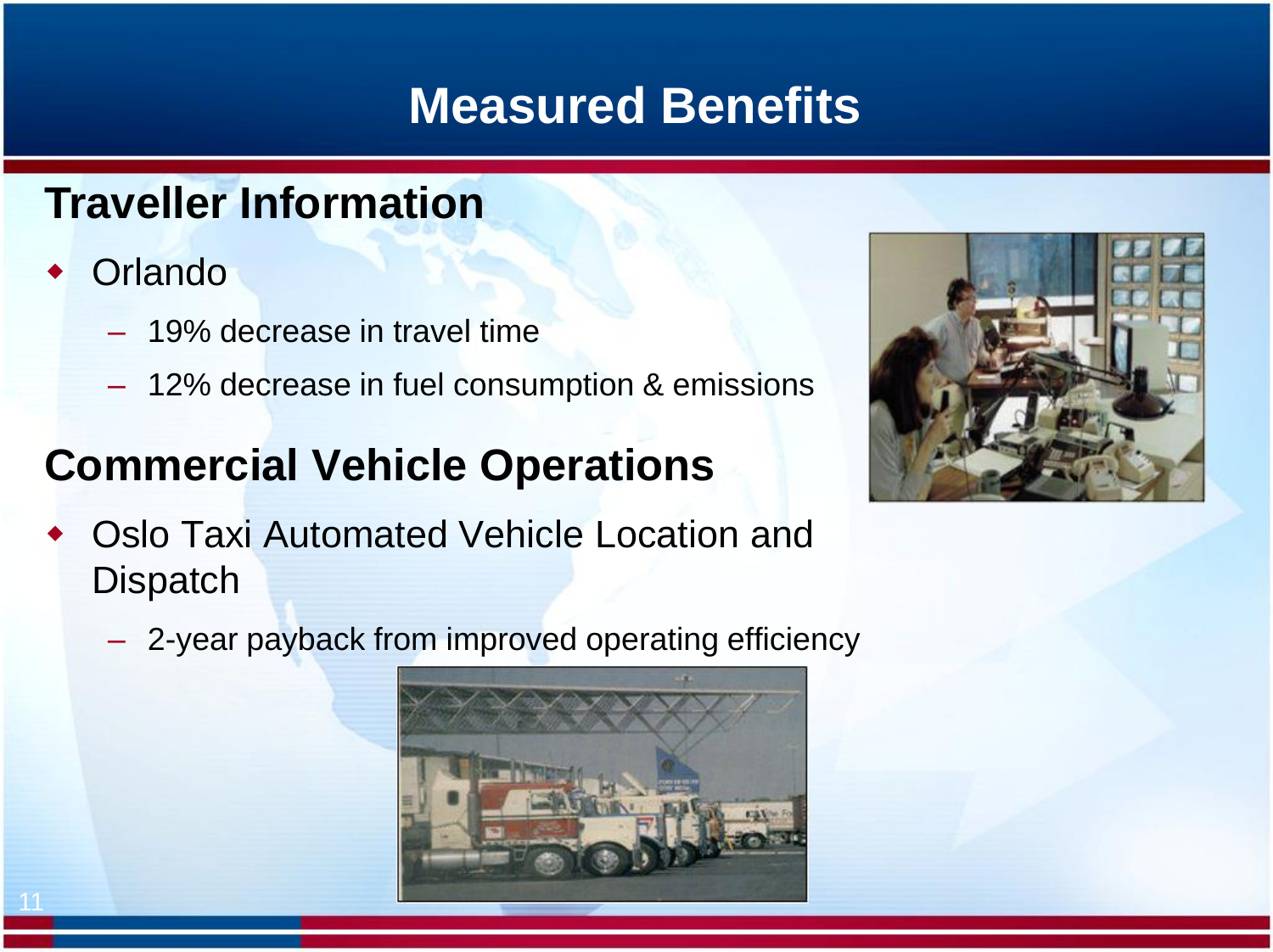### **Benefits**

| <b>ITS Area</b>                      | <b>Typical</b><br><b>Benefit-Cost Ratio</b> |
|--------------------------------------|---------------------------------------------|
| <b>Traveller Information</b>         | 2:1                                         |
| <b>Traffic Management</b>            | 7:1                                         |
| <b>Public Transport</b>              | 2:1                                         |
| <b>Electronic Payment</b>            | 6:1                                         |
| <b>Commercial Vehicle Operations</b> | 6:1                                         |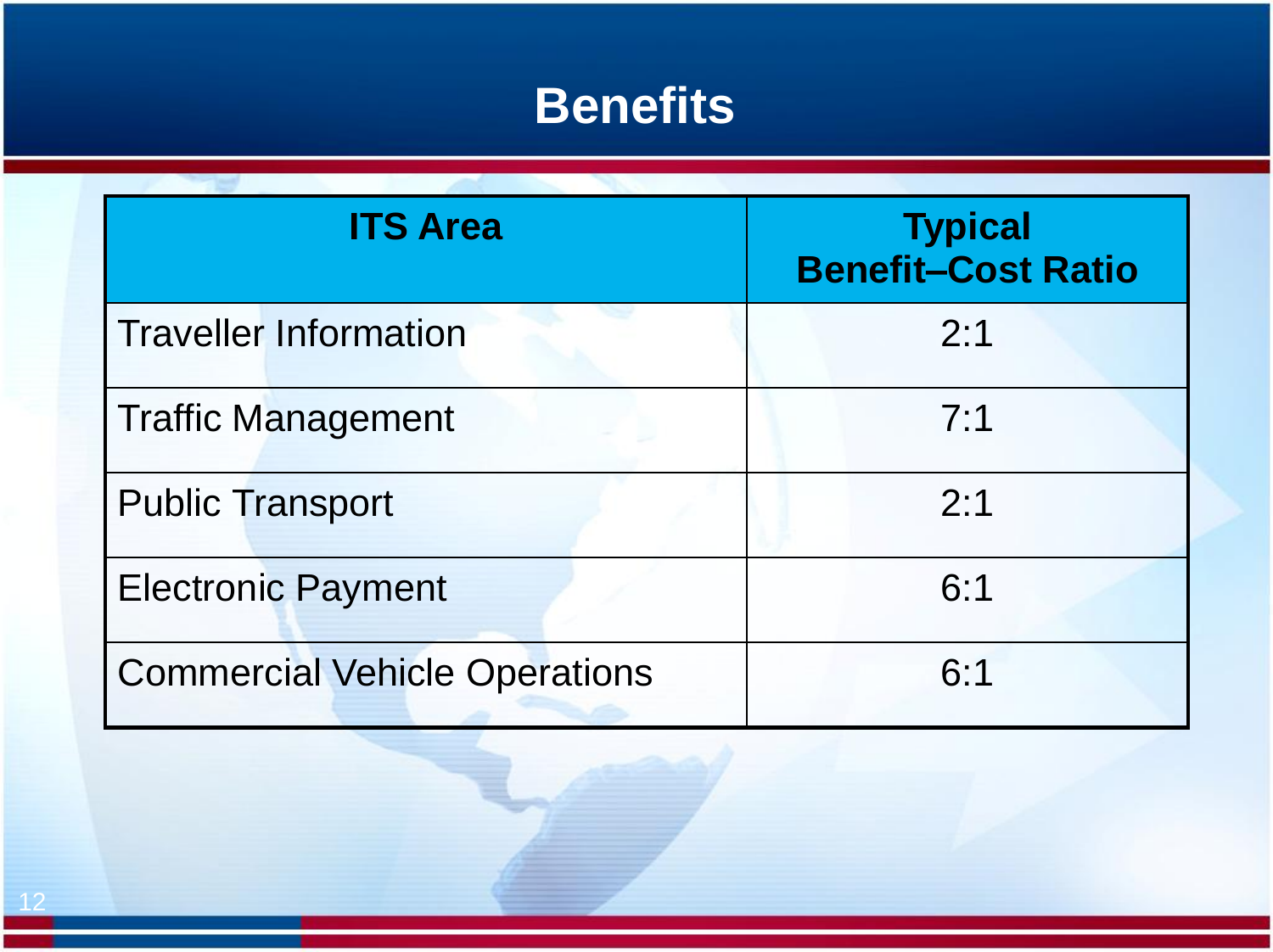### *Intelligent Transport System for Republic of Serbia*

**Suggested Planning Procedures for Implementation of Intelligent Transport Systems (ITS)**

> **ITS Mini - Workshop Belgrade, 3 April 2009**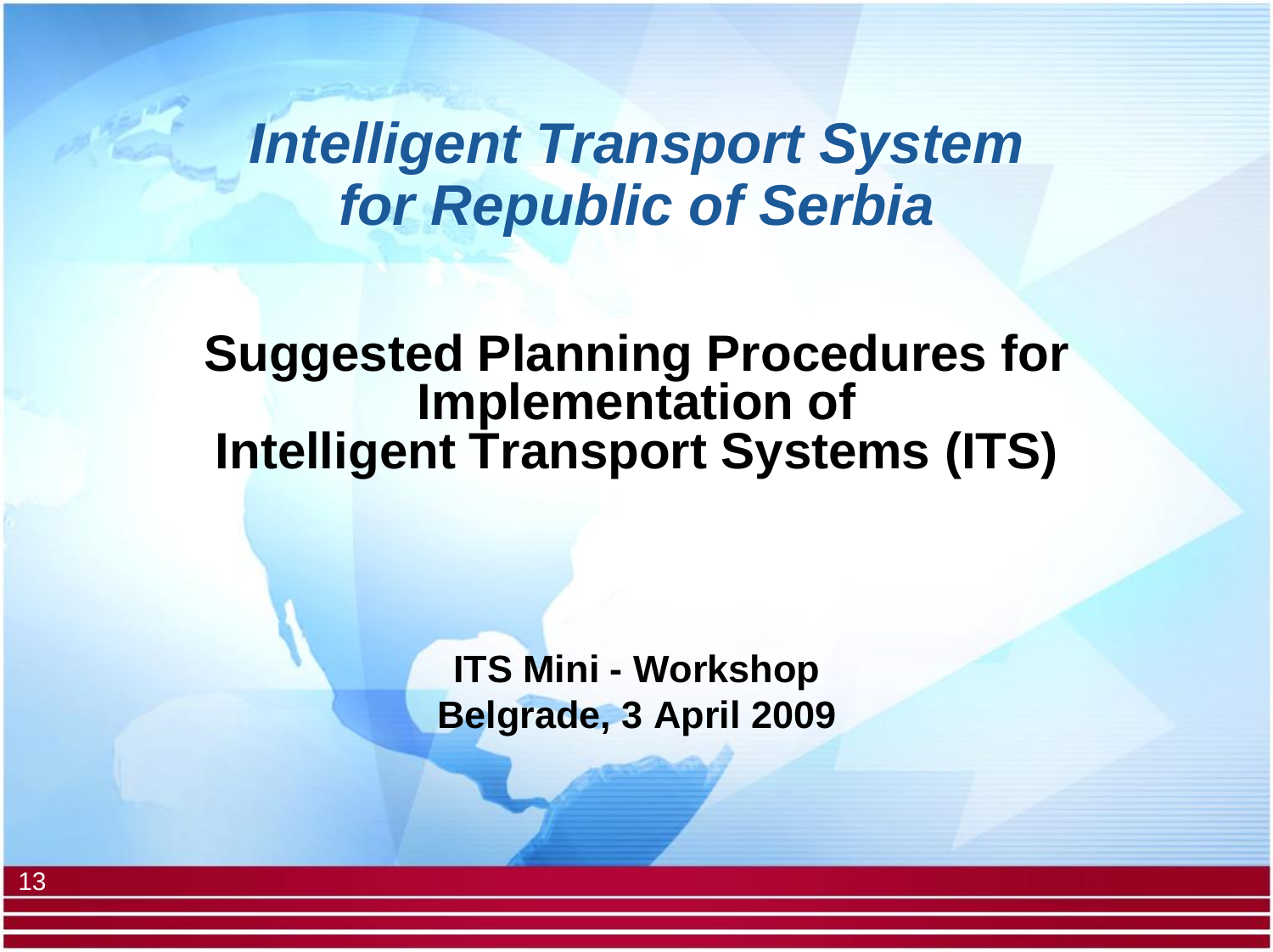### **ITS Strategic Planning Process**

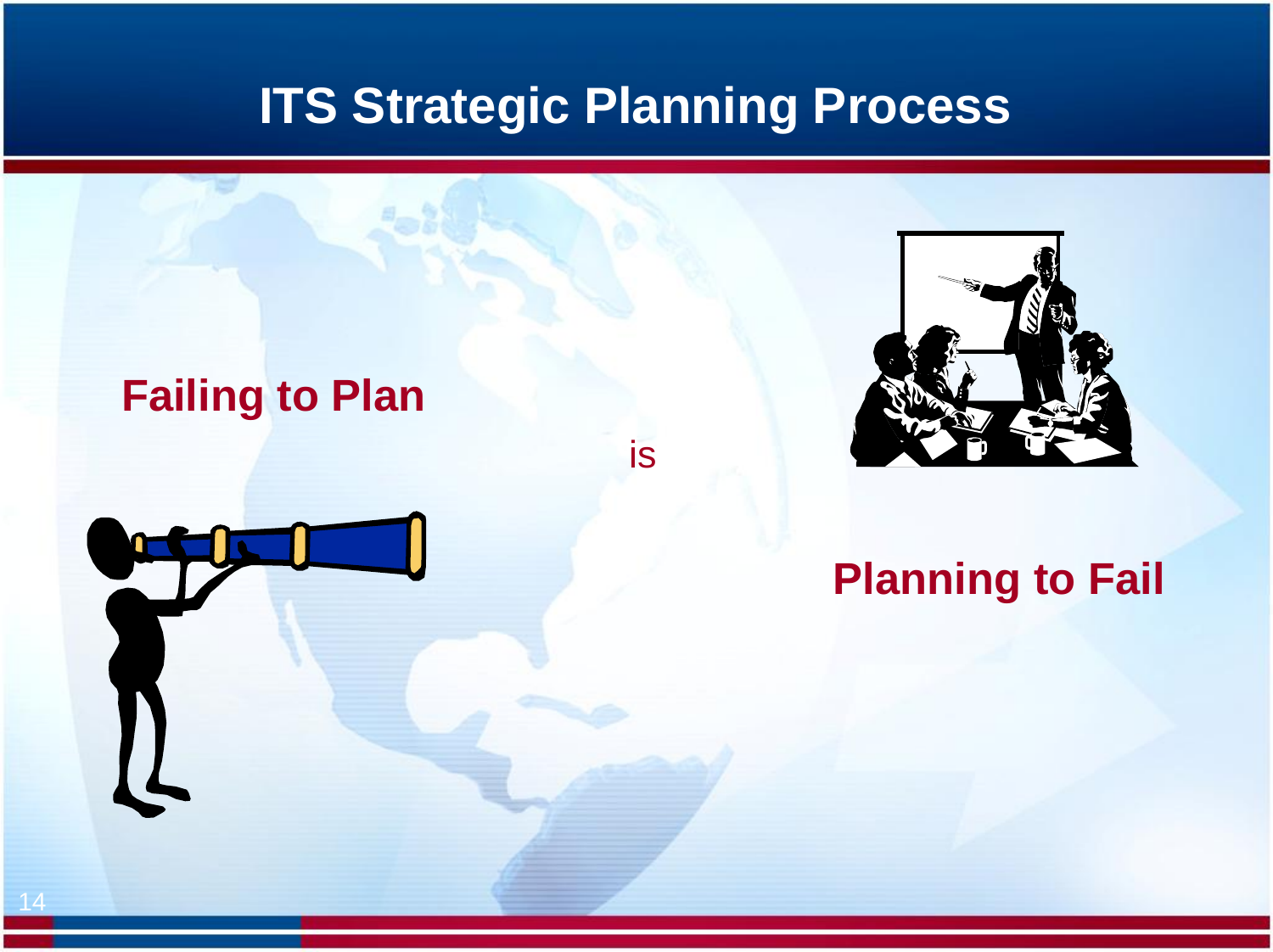#### **Why plan strategically?**

#### An ITS Strategic Plan is a **roadmap**

- It sets the **direction**, **pace** and **priorities** of investments over a relatively long term period in a **coordinated** and **focused** manner
- It clearly defines the **ultimate goal** and the **steps** required to achieve it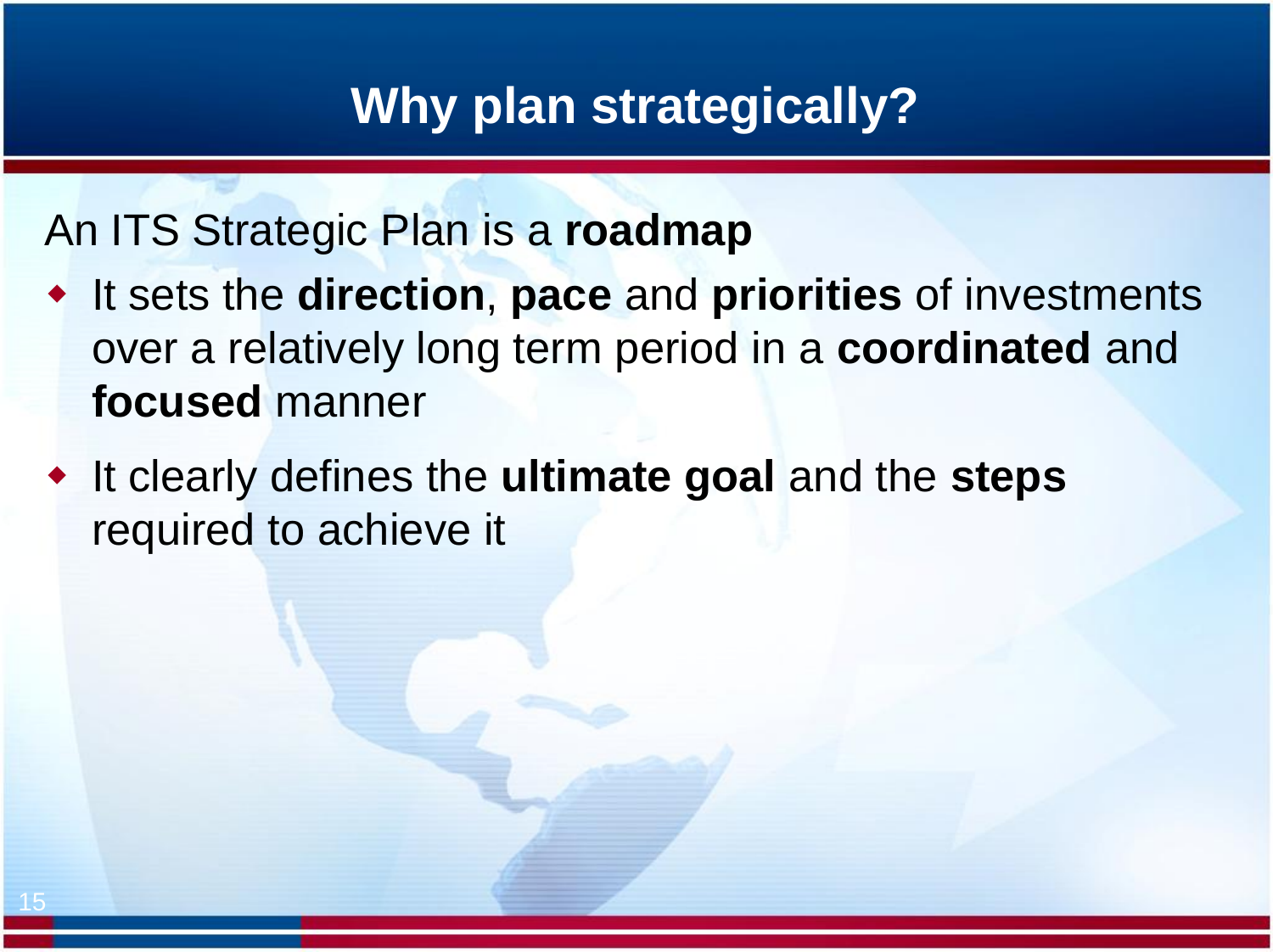#### **Why an ITS Strategic Plan?**

- Get the most for our ITS dollars
- Separate the **what** from the **how**
- Anticipate **challenges**
- Ensure system **integration**
- Develop **new tools** for solving transportation problems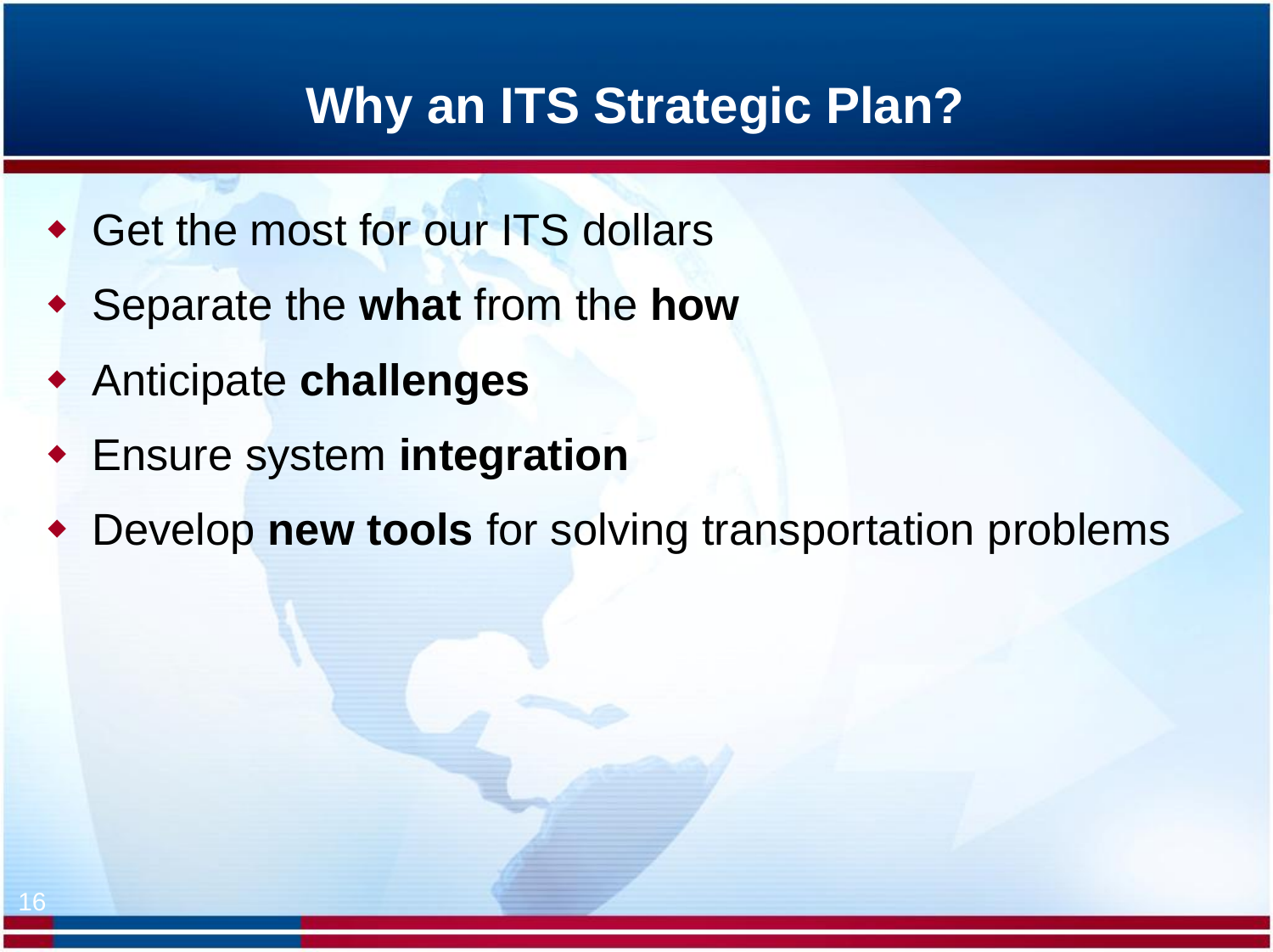### **ITS Planning Considerations**

- Needs and Objectives
- **\* Technology Selection**
- Financial Arrangement
- **Institutional Framework**
- Legislative Framework
- Social Implications
- Marketing and Outreach

|                 | $\overline{\phantom{0}}$ |
|-----------------|--------------------------|
| $\blacklozenge$ |                          |
|                 |                          |
|                 |                          |
|                 |                          |
|                 |                          |
|                 |                          |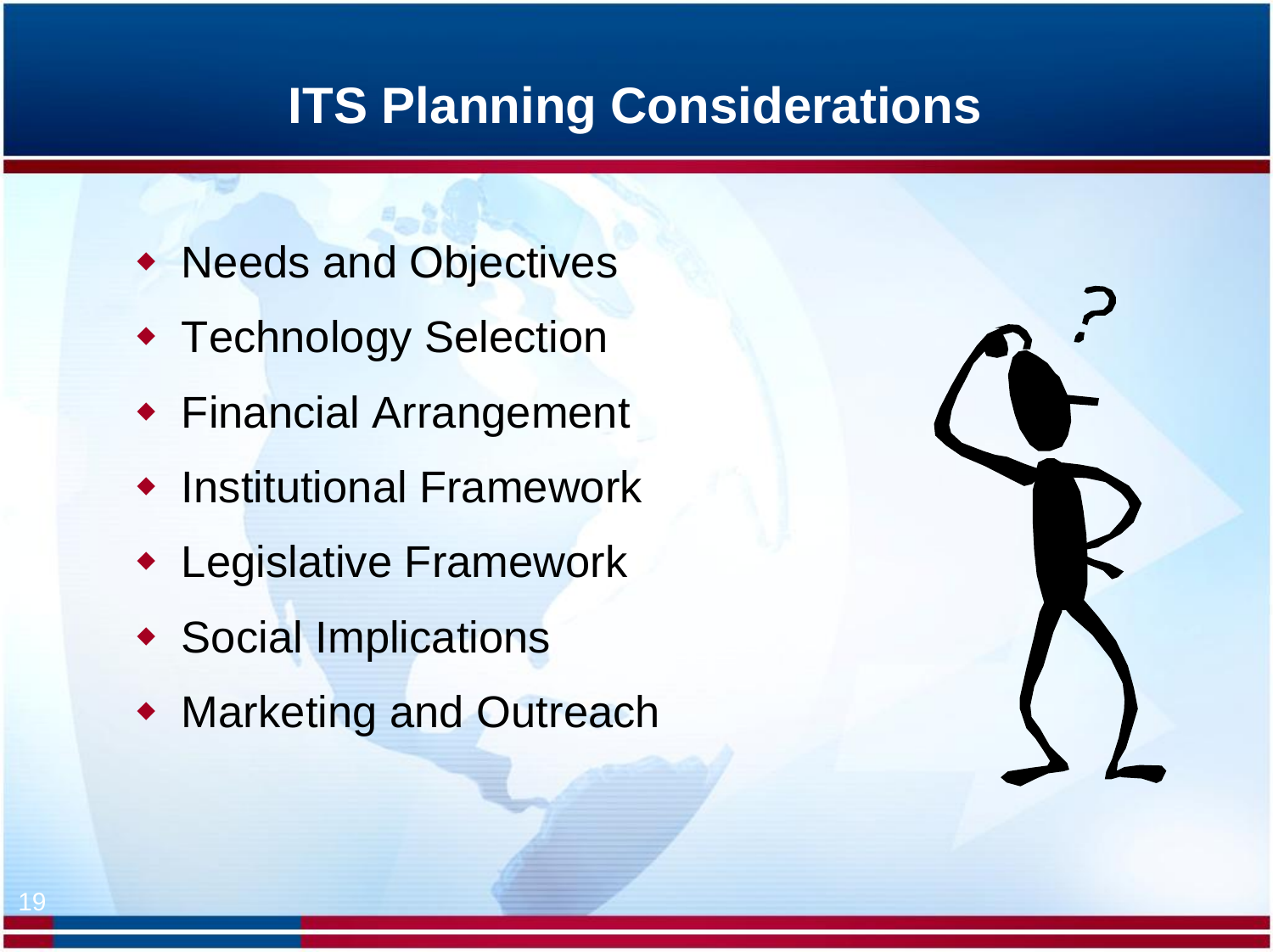### **6-Step Process**



- 1. How will the stakeholders be involved?
- 2. What are the possible applications of ITS solutions?
- 3. What are the obstacles and opportunities to ITS?
- 4. What do the ITS systems need to do?
- 5. What is the overall framework of our ITS infrastructure?
- 6. What does the deployment schedule look like?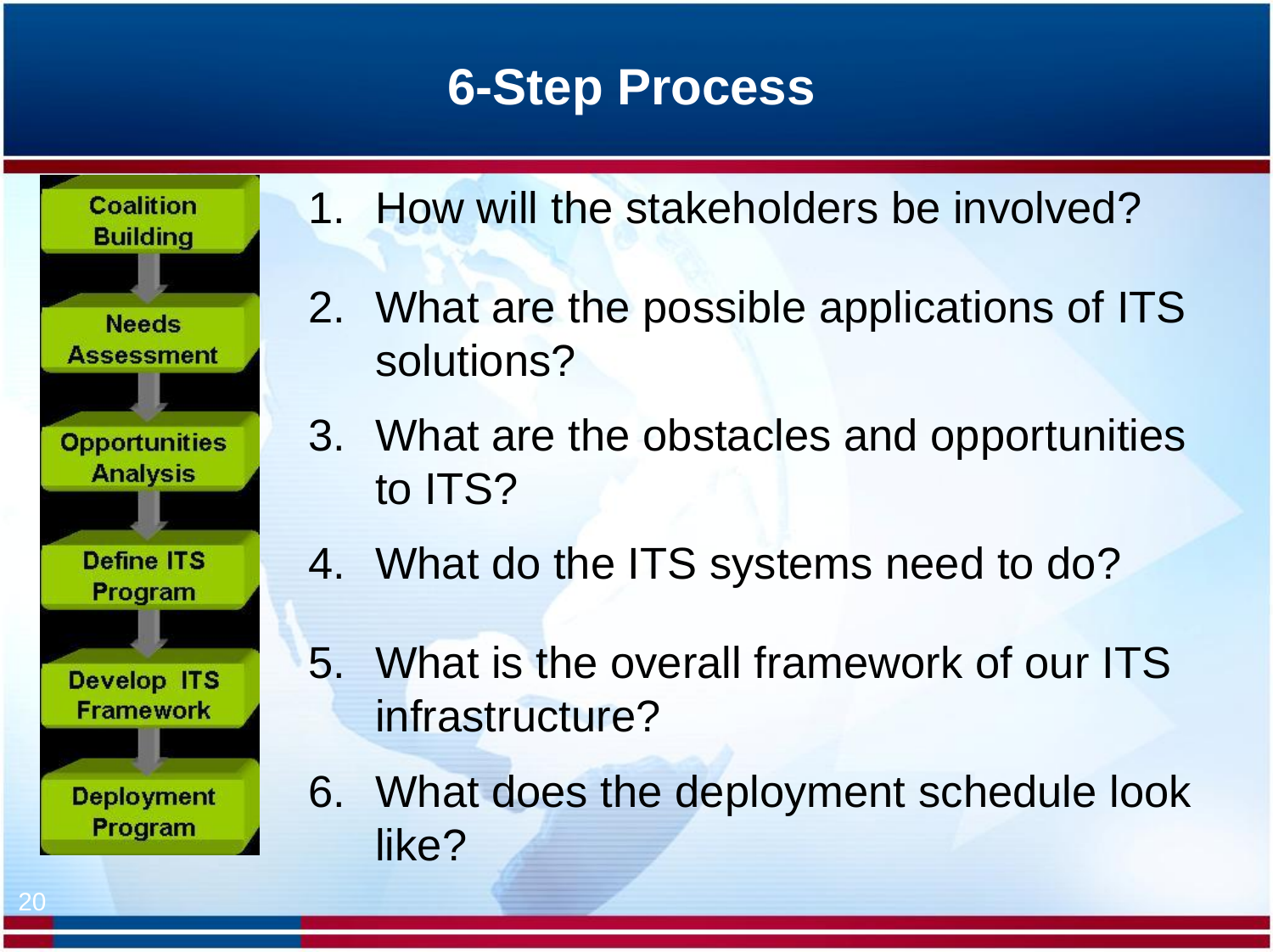#### **Needs Assessment - Process**

- 1. Review of previous studies and documents
- 2. Stakeholder consultation
	- **Interviews**
	- Workshop(?)
- 3. Needs analysis
- 4. Legacy systems inventory
- 5. Identification of ITS functional areas

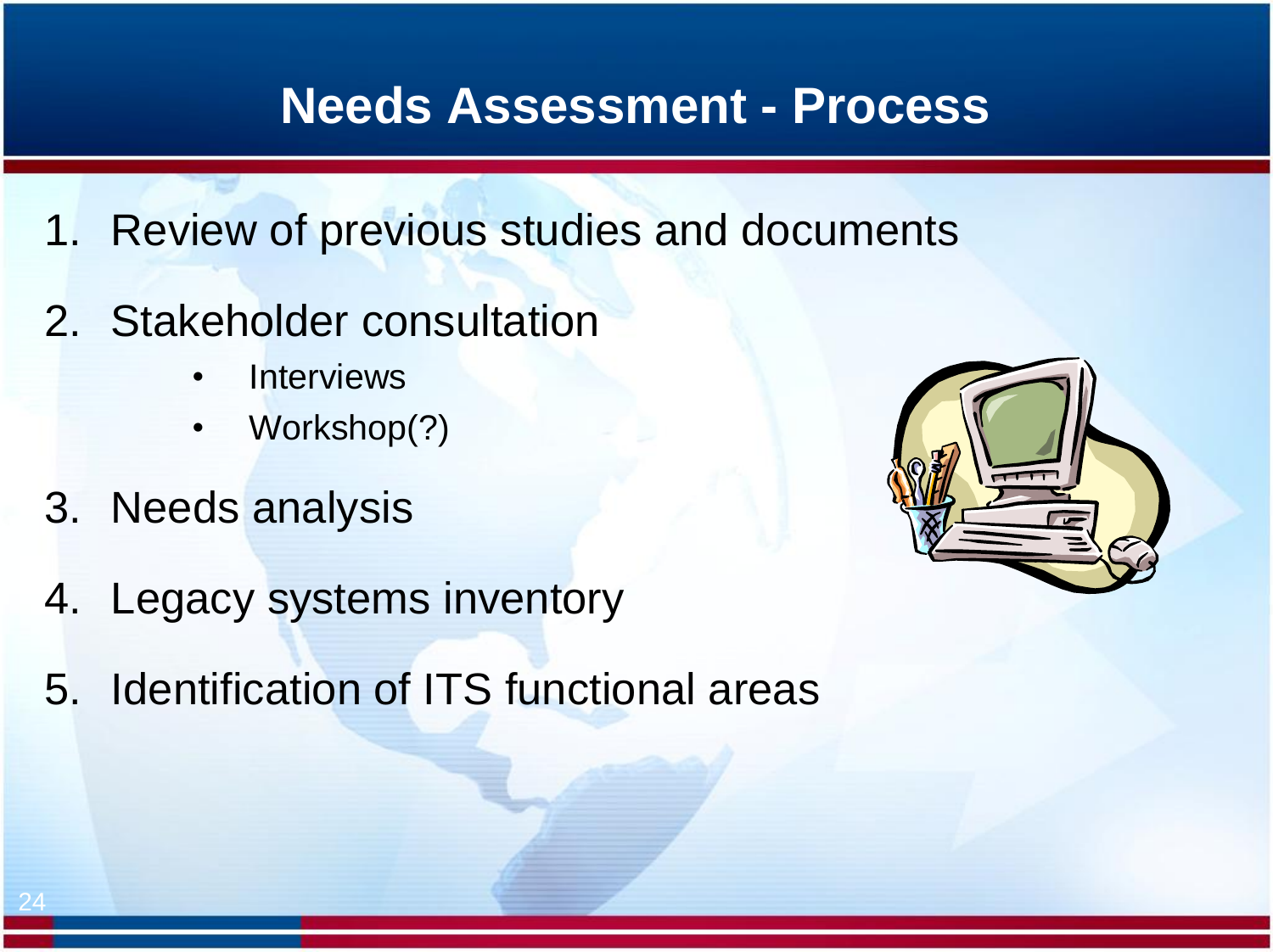## **ITS Opportunities**

- Upcoming ITS Initiatives
- Technology penetration & momentum
- Funding opportunities (EU)
- Partnership opportunities
- Low legacy systems concerns
- Overall growth prospects (country, transport sector, other industries / sectors)

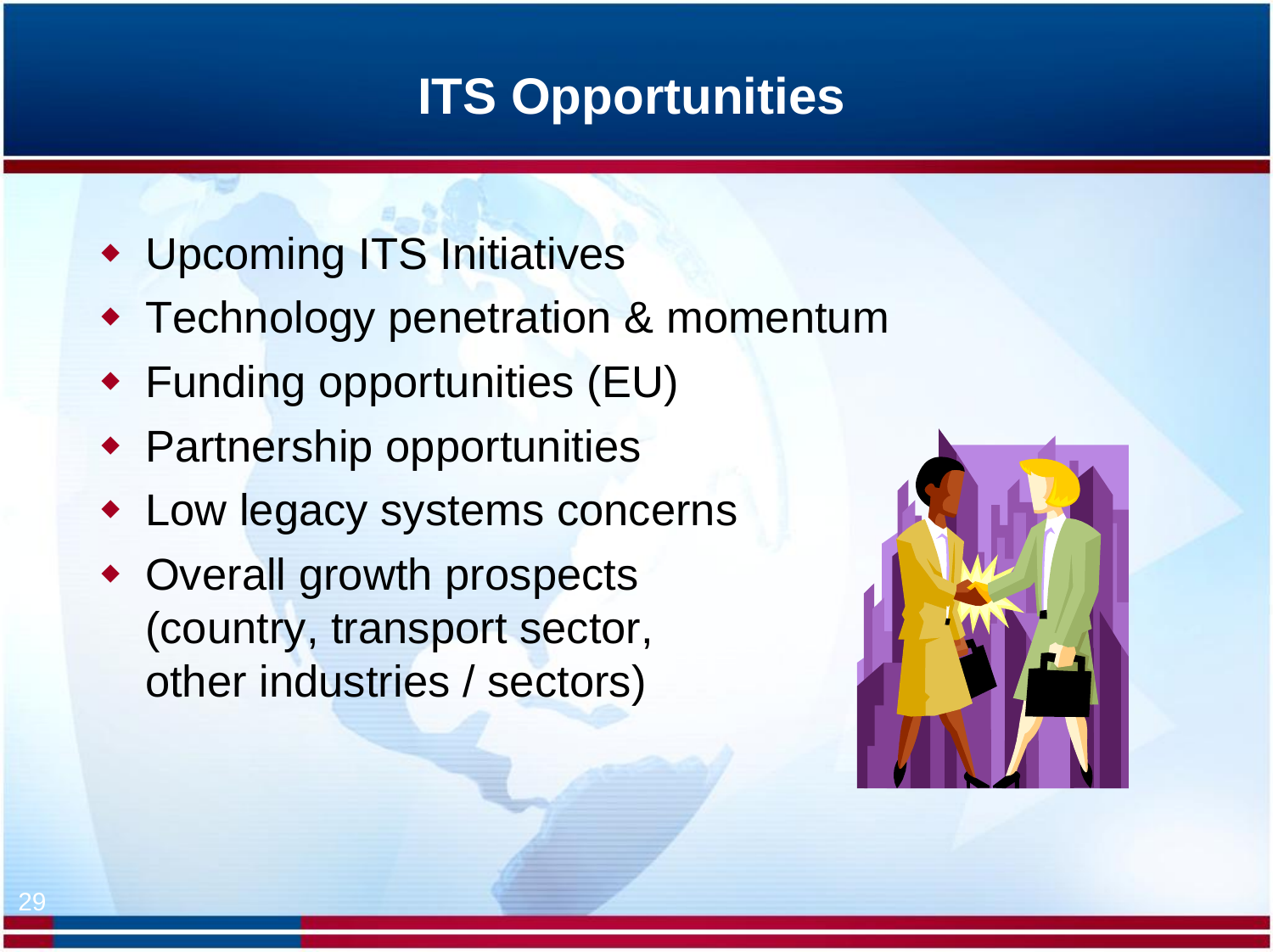### **ITS Deployment Challenges**

- Stakeholders perspectives
- Coordination with key municipal agencies
- Balancing technical and institutional elements
- Needs vs. technology
- Opportunities / constrains of legal system
- "Users" vs. "Operators" needs and perspectives
- Cost / Benefits and funding of applications
- ◆ Public / political acceptance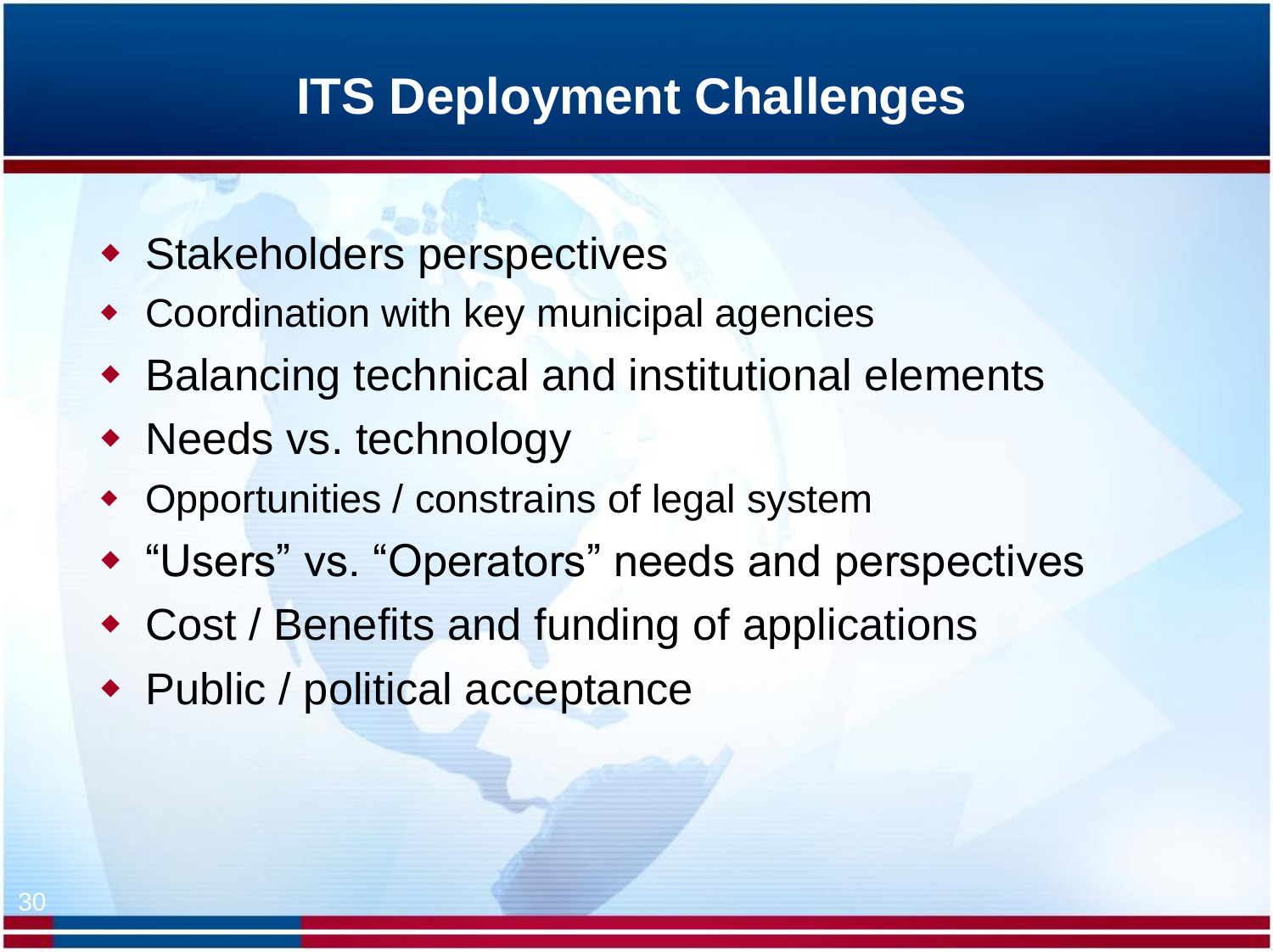### **Workshop Outcomes**

- ◆ Steering committee consideration / suggestion
- Potential investigation / list of interested stakeholders
- Preliminary investigation of municipal and metropolitan authorities involvement in planning / deployment of future Serbian ITS
- Preliminary investigation of funding needs, tools and potential partnership opportunities
- Preliminary list of user requirements, short terms and long – ultimate objective
- Pilot preliminary design project exercise for limited deployment of ITS, say traffic management system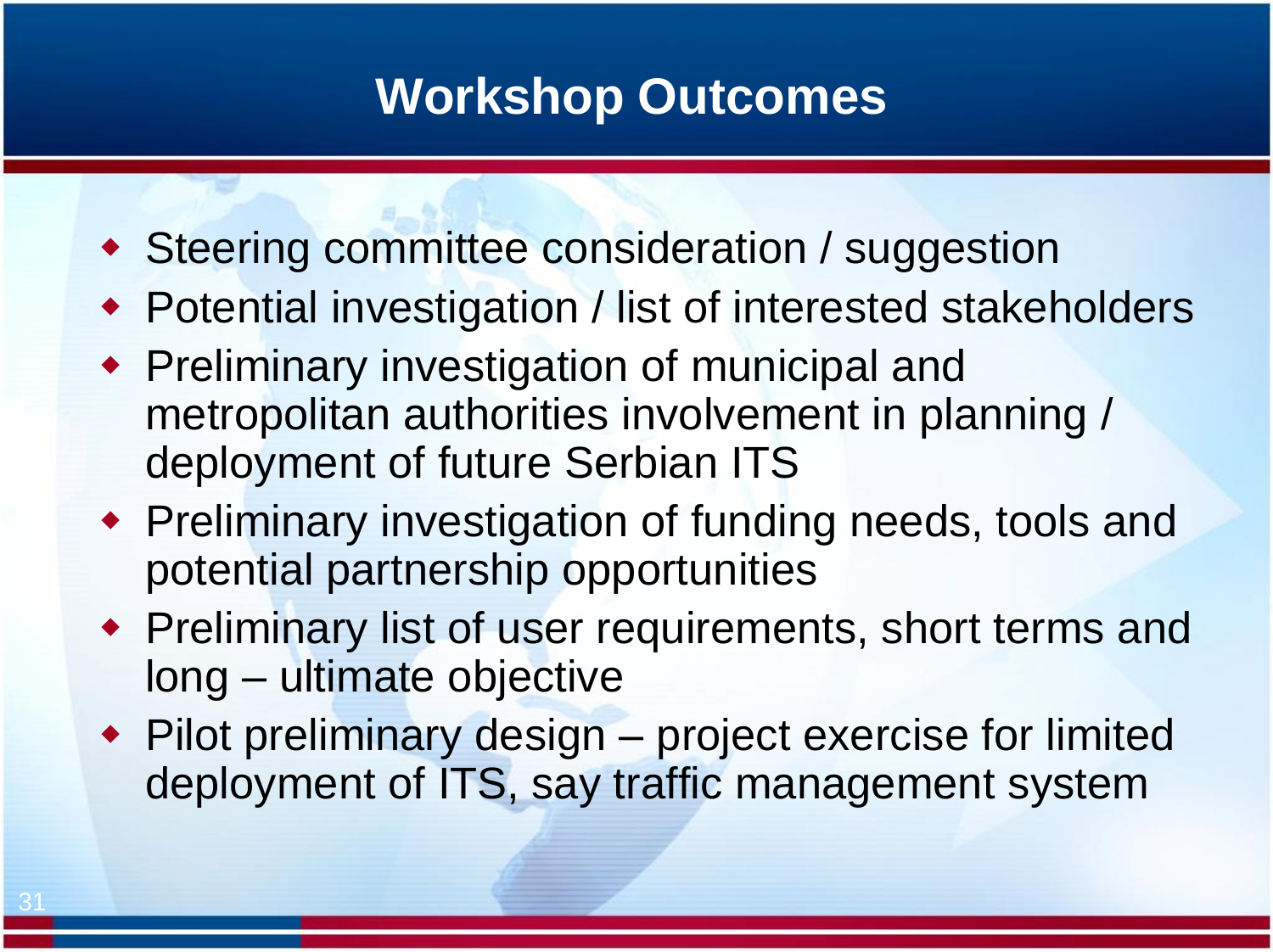### **Some of the Preliminary Steps (...observations...)**

- Training of the Project Steering Committee, determine Support Team and Technical Team (workshops, direct training, seminars, case studies, round-tables…)
- Assessment of Existing Situation in Serbia in regards to available Data-sources, systems and processes.
- Review of successfully designed implemented ITS and/or GIS in EU member states and other developed counters – surroundings
- Development of Framework for the Introduction of Intelligent Transportation System in Republic of Serbia
- Proposed Intelligent Transportation System Inventory, short and ultimate objectives, deployment strategy and potential staging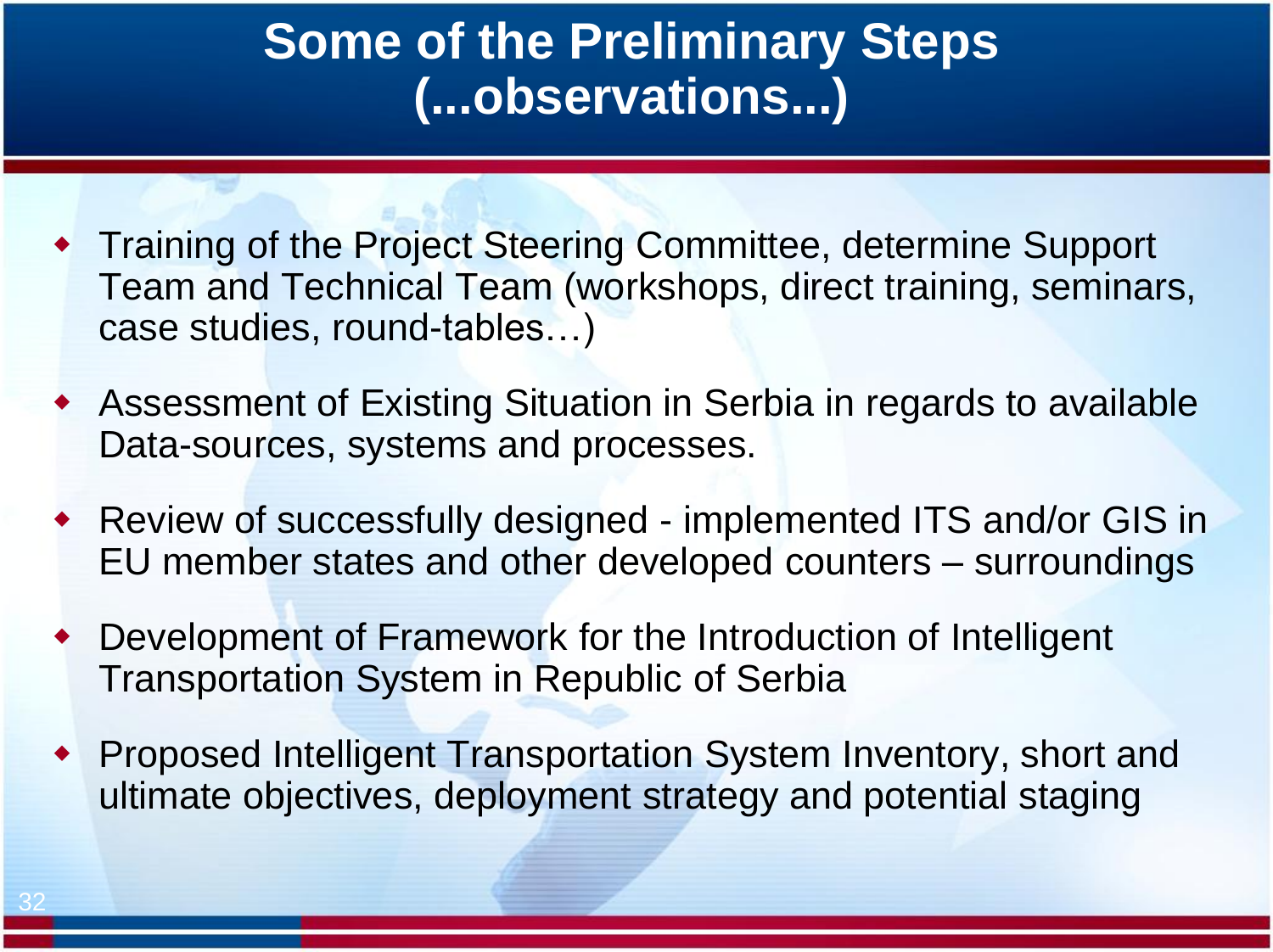# **Pilot Project (...suggestion...)**

- Design and Implementation of Intelligent Transportation System for: Belgrade Ring Road
- Preliminary feasibility study with Inventory of proposed ITS : traffic management, vehicle control and safety, public transport, traveller information, electronic payment (potentially), commercial vehicles, emergency management, road weather information, information warehousing…)
- Staged deployment first stage already constructed section, the second -ultimate stage upon completion (..underground provisions..)
- Defining the roles, funding strategy development, major players identification, teaming…based on the previous experience (..pending of the ITS scope..), the investment value is at the level of 2.3 to 2.5 mill Euros, in total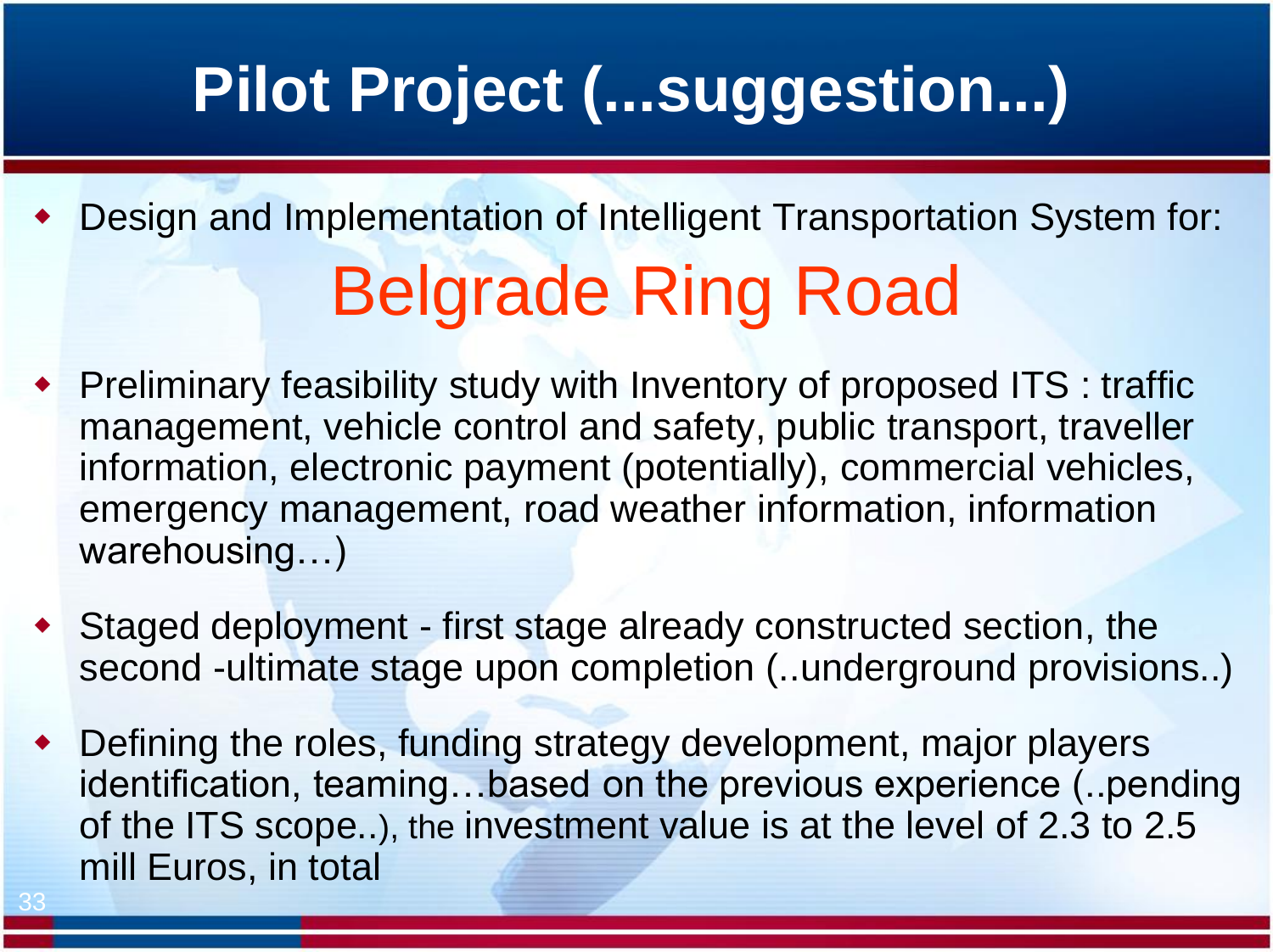## **Pilot Project – Major Benefits (..some..)**

- Huge, already mentioned benefits to the motorists and traveling public (domestic and international)
- Significant increase in traffic safety reduction in traffic accidents, overall number and severity.
- Putting Serbia on the ITS map in the Region and EU.
- Becoming knowledgeable, experienced and responsible owners of the road system
- Attraction of alternatives funding opportunities 9once in place interested parties will show up, EU Banks, World bank, Development and aid funds, contractors….)
- Opportunity of ITS associated industry and development manufacturers, employments, public awareness….
- Relatively low risk, start up investment / capital

34